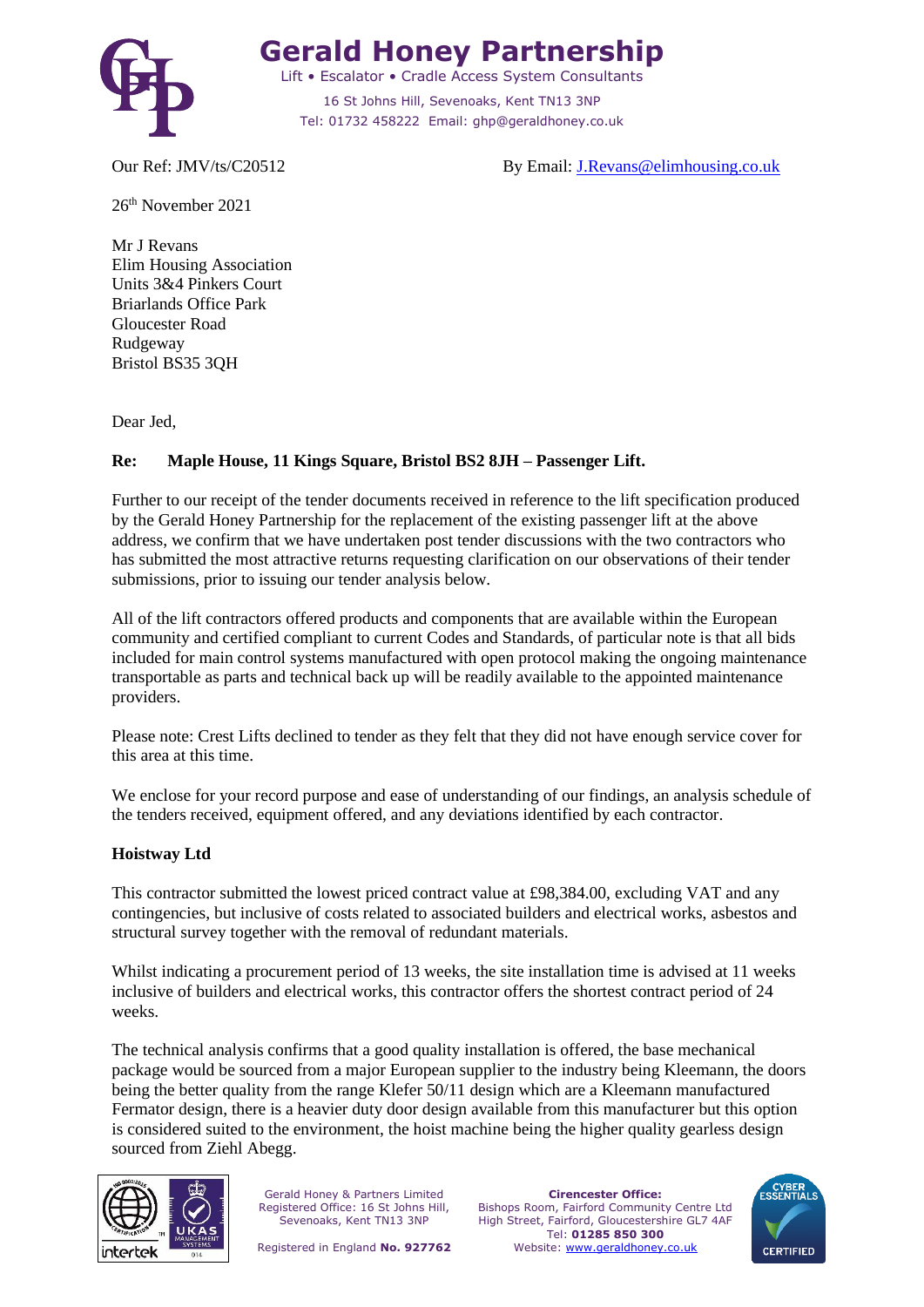

The control system being a good quality UK manufactured product sourced from a major independent supplier – Lester Controls benefitting, from open protocol and readily available technical support.

This contractor has offered an alternative to the full width metal entrance to infill the sides to the entrances in a fire rated stud wall, plaster and paint, this in my opinion would be a more attractive finish, the additional costs would be £7,500.00.

In consideration of the best value price offered we are considering this tender return further at this time.

#### **Jackson Lifts Ltd**

This contractor submitted the second lowest priced contract value at £111,225.00, excluding VAT and any contingencies, but inclusive of costs related to associated builders works, structural survey together with the removal of redundant materials, the asbestos survey has been excluded and additional project costs would be applicable to have this caried out by 'others'.

Whilst indicating a procurement period of 21 weeks, the site installation time is advised at 11 weeks inclusive of builders and electrical works, this contractor offers a total contract period of 32 weeks.

The technical analysis confirms that a good quality installation is offered, the doors being good quality Wittur (Selcom) Hydra design and fully suited to the environment, the hoist machine being the higher quality gearless design sourced from Ziehl Abegg.

The control system being a good quality UK manufactured product sourced from a major independent supplier – Lester Controls, benefitting from open protocol and readily available technical support.

If the consultation requires an alternative bid, then we would consider this tender return further.

#### **Target Lift Ltd**

This contractor submitted the highest priced contract value at £152,150.00.00, excluding VAT and any contingencies, but inclusive of costs related to associated builders and electrical works, together with the removal of redundant materials.

Whilst indicating a procurement period of 18 weeks, the site installation time is advised at 13 weeks inclusive of builders and electrical works, this contractor offers a total contract period of 31 weeks.

The technical analysis confirms that an excellent quality installation is offered, the doors being good quality Wittur (Selcom) Hydra design and fully suited to the environment, the hoist machine being the higher quality gearless design sourced from Ziehl Abegg.

The control system being a high-quality German manufactured product sourced from a major independent supplier – 'New Lift', benefitting from open protocol and readily available technical support within the UK.

In technical terms this contractor has offered a good quality product that is fully compliant with our specification without any deviations advised.

Due to the higher value placed on this contractor's bid, we are not considering this tender return further at this time.